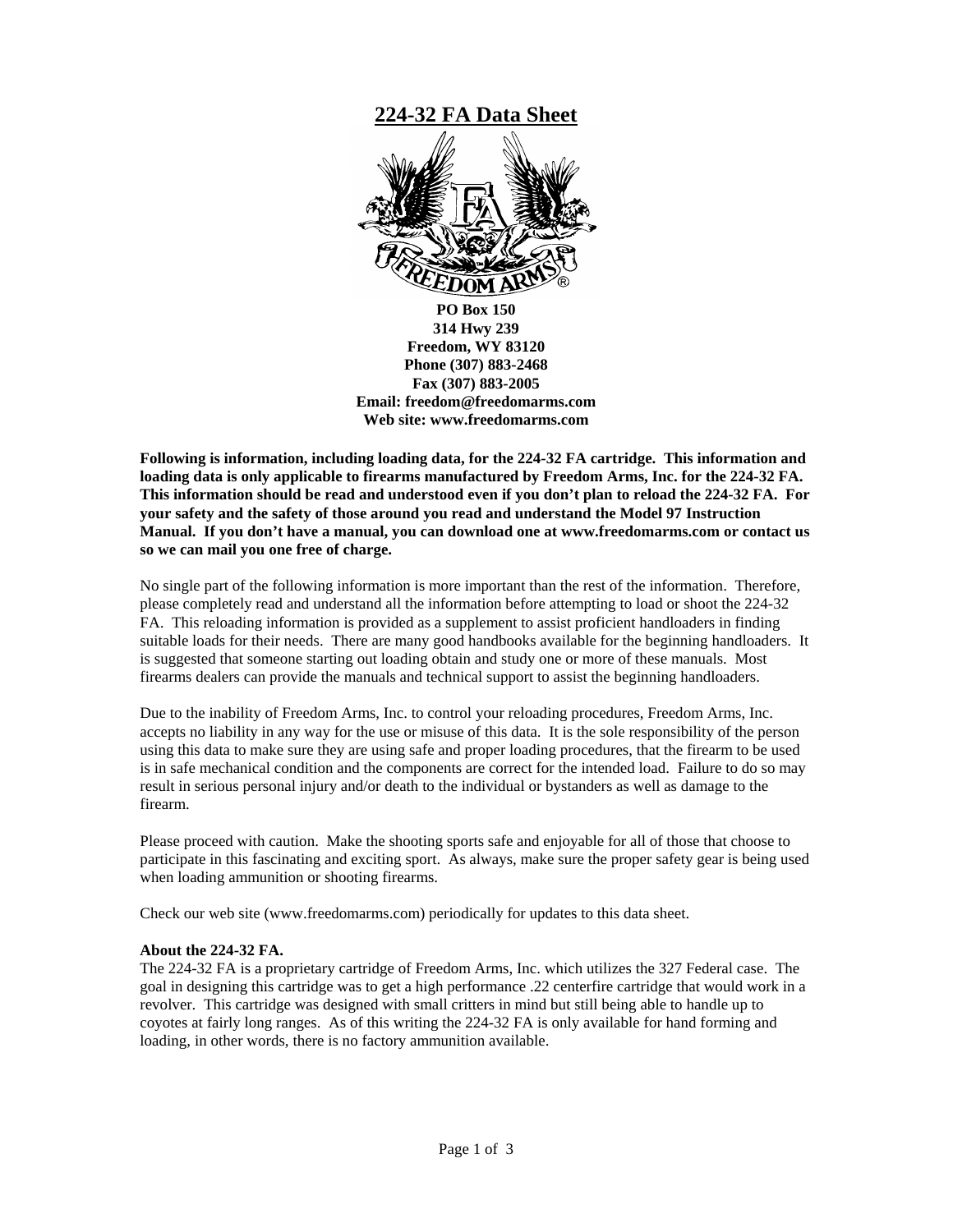#### **Following are a few tips and cautions for the experienced reloader on loading the 224-32 FA. Beginning reloaders should study several loading manuals and get instruction from a qualified reloader before attempting to use this data.**

#### **224-32 FA Case.**

The 224-32 FA case is very simple to make. Basically just lube the 327 Federal case and run it into the properly adjusted sizing/forming die, then trim the case to 1.115/1.120 overall length. The sizing/forming die should be adjusted to set the headspace at .005 to .010. This cartridge headspaces off the shoulder, not the rim. This is easily checked by inserting a formed and trimmed case into a chamber, rotate it around so the case head shows at the top of the loading gate cutout in the receiver, then use a .005 shim as a go gage and a .010 shim as a no go gage between the case head and firewall. If forming primed cases, care must be taken to not get lube inside the case. Annealing is not required or even suggested as annealing will cause premature case sticking when fired.

After fireforming the case it can still take 2 to 4 additional firings (depending on load used) before the case is fully formed. Therefore be careful using the top loads before the cases are fully formed as case capacity will be slightly less which will cause higher pressure. Due to this it is important to keep the cases in batches according to how many times the cases have been fired.

Case life has shown to be good. You may loose an occasional case when forming but the majority of cases will last through at least ten firings. Usually, when using the upper end loads the primer pockets will stretch enough by the time ten to fifteen shots have been fired that the cases should be discarded. Before loading the cases check for neck cracks. Also, if you don't feel sufficient resistance when seating a new primer the case should be discarded. If you experience case separation close to the head it is usually due to too much headspace.

#### **Bullets**

At this time only load data for the 40 gr. bullets have been provided as this weight seems to give the best performance. Both the Sierra Blitz King and Hornady V-Max have performed well in this cartridge.

#### **Powder**

So far the two best powders for the 224-32 FA have been IMR4227 and AA1680. The IMR4227 isn't as temperature sensitive. The AA1680 has a slower burn rate which will give more trouble free results as well as better accuracy. This cartridge has a small case capacity so be precise on weighing out the powder. A few tenths of a grain variance in a case that only holds 10 to 12 grains is a lot of variance.

#### **Primer**

The 224-32 FA is setup to use a small pistol primer. This primer has shown to provide reliable and consistent ignition of the powder. Both WSP and CCI 500 primers were tested with both giving similar results. As always, care must be taken to seat the primer below the case head to prevent recoil from firing a cartridge that is not aligned with the barrel.

The 327 Federal cases come primed with the Federal 205 primer which is a small rifle primer. These primers can be used for firing forming as long as the reduced powder charge shown below is used. Small rifle primers should not be used for your regular loads as they provide too much ignition which will cause premature rotational binding of the cylinder.

#### **Loading Dies**

Loading dies designed specifically for the 224-32 FA are available from Freedom Arms. Setting the sizing/forming die as described above is important. Form and trim the cases one at a time until you have the proper headspace. This should be checked each time you resize the cases for loading.

The seating die also has a crimp ring in it. None of the loads tested were crimped but the crimp ring was included in the die so later if a particular bullet requires crimping the die would be setup for it.